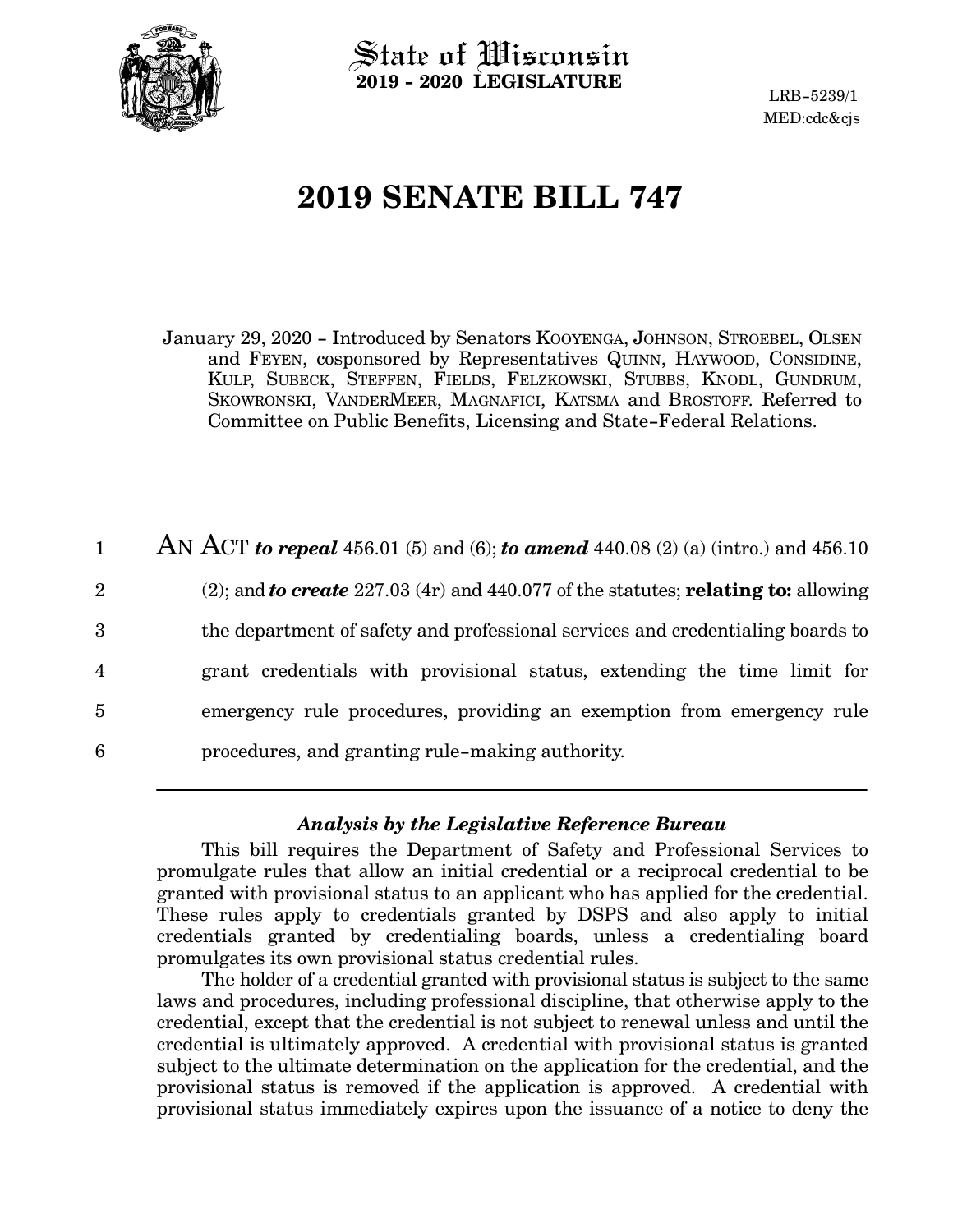## **SENATE BILL 747**

application. A decision on whether to grant a credential with provisional status is not subject to administrative or judicial review.

For further information see the *state* fiscal estimate, which will be printed as an appendix to this bill.

# *The people of the state of Wisconsin, represented in senate and assembly, do enact as follows:*

| $\mathbf{1}$            | <b>SECTION 1.</b> 227.03 (4r) of the statutes is created to read:                      |
|-------------------------|----------------------------------------------------------------------------------------|
| $\overline{2}$          | $227.03$ (4r) Subchapter III does not apply to any decision of the department of       |
| 3                       | safety and professional services or a credentialing board, as defined in s. 440.01 (2) |
| $\overline{\mathbf{4}}$ | (bm), to deny or grant a credential with provisional status pursuant to rules          |
| $\overline{5}$          | promulgated under s. $440.077$ (1) (a) or (b).                                         |
| $6\phantom{1}6$         | <b>SECTION 2.</b> 440.077 of the statutes is created to read:                          |
| $\overline{7}$          | 440.077 Provisional credentials. (1) (a) The department shall promulgate               |
| 8                       | rules that allow an initial credential or a reciprocal credential to be granted with   |
| 9                       | provisional status to an applicant who has applied for the credential. The rules       |
| 10                      | promulgated under this paragraph shall apply to credentials granted by the             |
| 11                      | department and shall apply to initial credentials granted by a credentialing board,    |
| 12                      | unless the credentialing board promulgates rules under par. (b).                       |
| 13                      | (b) A credentialing board may promulgate rules that allow an initial credential        |
| 14                      | or a reciprocal credential to be granted with provisional status to an applicant who   |
| 15                      | has applied for the credential with that credentialing board. If a credentialing board |
| 16                      | promulgates rules under this paragraph, those rules shall, with respect to             |
| 17                      | credentials granted by the credentialing board, supercede rules promulgated by the     |
| 18                      | department under par. (a).                                                             |
| 19                      | (2) A credential granted with provisional status pursuant to rules promulgated         |

under sub. (1) (a) or (b) shall confer the same rights, privileges, and authority as are 20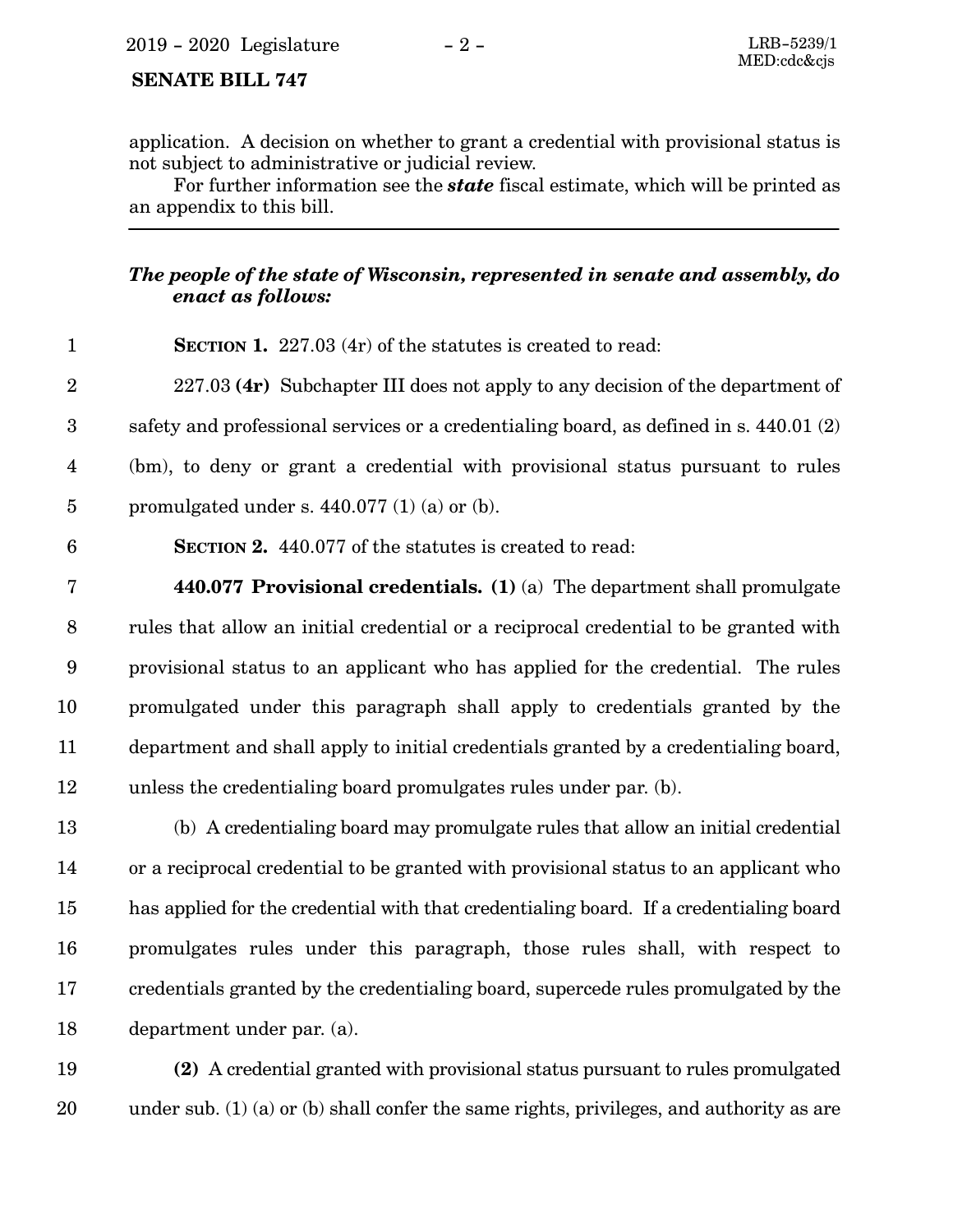**SENATE BILL 747** 

otherwise conferred by the credential. The holder of a credential granted with provisional status shall be subject to the same laws and procedures, including professional discipline, that otherwise apply to the credential, except as provided in sub. (3). 1 2 3 4

**(3)** (a) A credential with provisional status shall be granted subject to the ultimate determination on the application for the initial credential or reciprocal credential, and the provisional status shall be removed if the application is approved. A credential with provisional status shall immediately expire upon the issuance of a notice to deny the application. A decision on whether to grant an applicant a credential with provisional status is not subject to review under ch. 227. 5 6 7 8 9 10

(b) A credential with provisional status is not subject to renewal until a determination is ultimately made to approve the application and the provisional status is removed. 11 12 13

**SECTION 3.** 440.08 (2) (a) (intro.) of the statutes is amended to read: 14

440.08 **(2)** (a) (intro.) Except as provided in par. (b) and in ss. 440.077 (3) (b), 440.51, 442.04, 444.03, 444.11, 447.04 (2) (c) 2., 449.17 (1m) (d), 449.18 (2) (e), 463.10, 463.12, and 463.25 and subch. II of ch. 448, the renewal dates for credentials are as follows: 15 16 17 18

19

**SECTION 4.** 456.01 (5) and (6) of the statutes are repealed.

**SECTION 5.** 456.10 (2) of the statutes is amended to read: 20

456.10 **(2)** The examining board shall have jurisdiction to hear all charges brought under this section against persons licensed and registered as nursing home administrators or licensed as provisional nursing home administrators and upon such hearings shall determine such charges upon their merits. If the examining board determines that such person is guilty of the charges, the license or registration 21 22 23 24 25